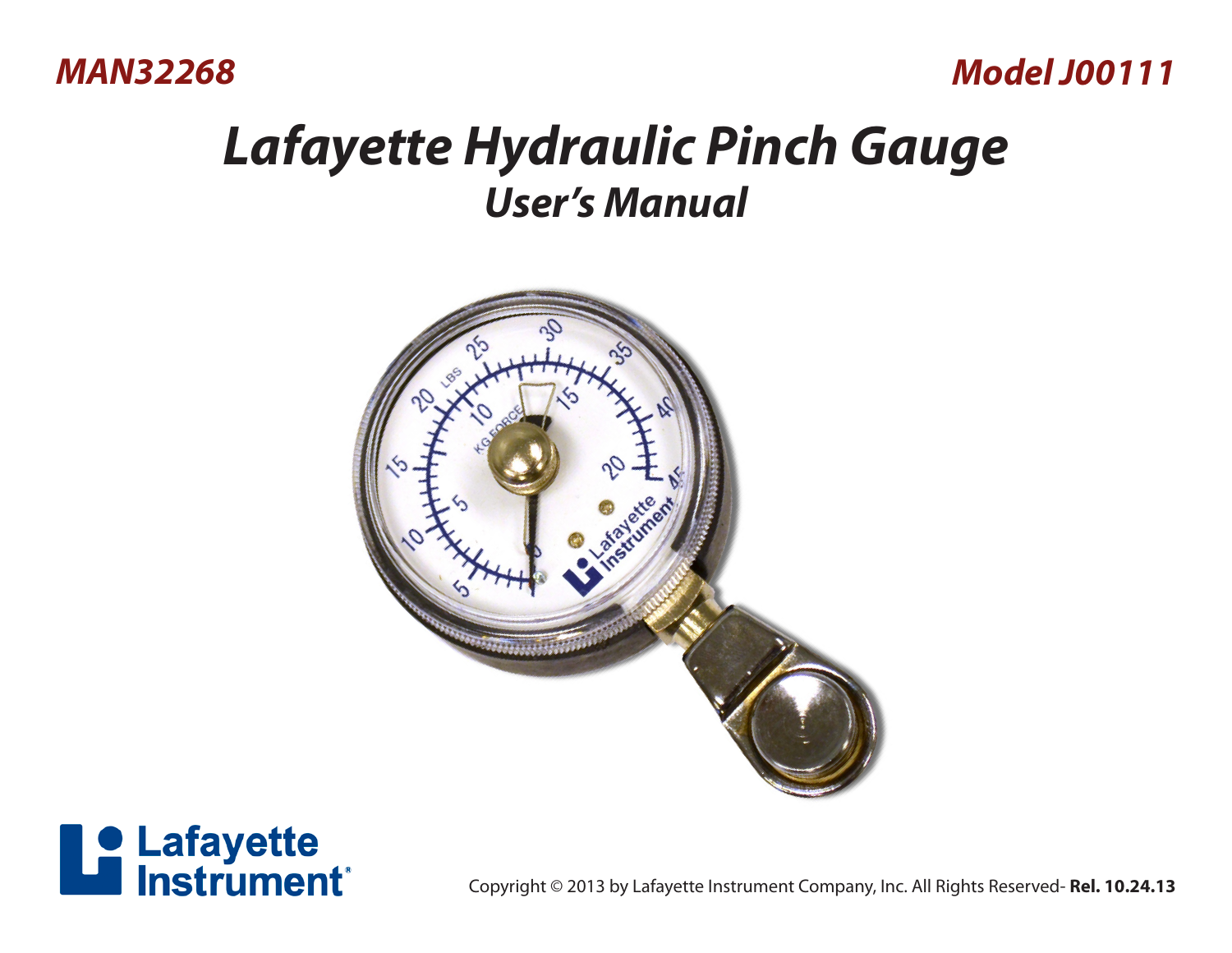## *Introduction*

The Lafayette Pinch Gauge was designed as a diagnostic tool to measure the strength of different pinch applications. The Lafayette Pinch Gauge has a real time force needle and a peak hold needle. The real time force needle displays the current force being applied to the gauge. The peak hold needle displays the maximum force that was applied during the trial.

## *Operation*

The therapist holds the rounded end of teh gauge supporting the weight of the instrument with the pressure pad positioned toward the patient. The gauge must be "zeroed" before each trial. To zero the instrument turn the center knob counter-clockwise until the peak hold needle returns to zero. With the therapist still supporting the weight of the instrument, the patient applies pressure to the pinch block and pressure pad with the thumb and finger being tested.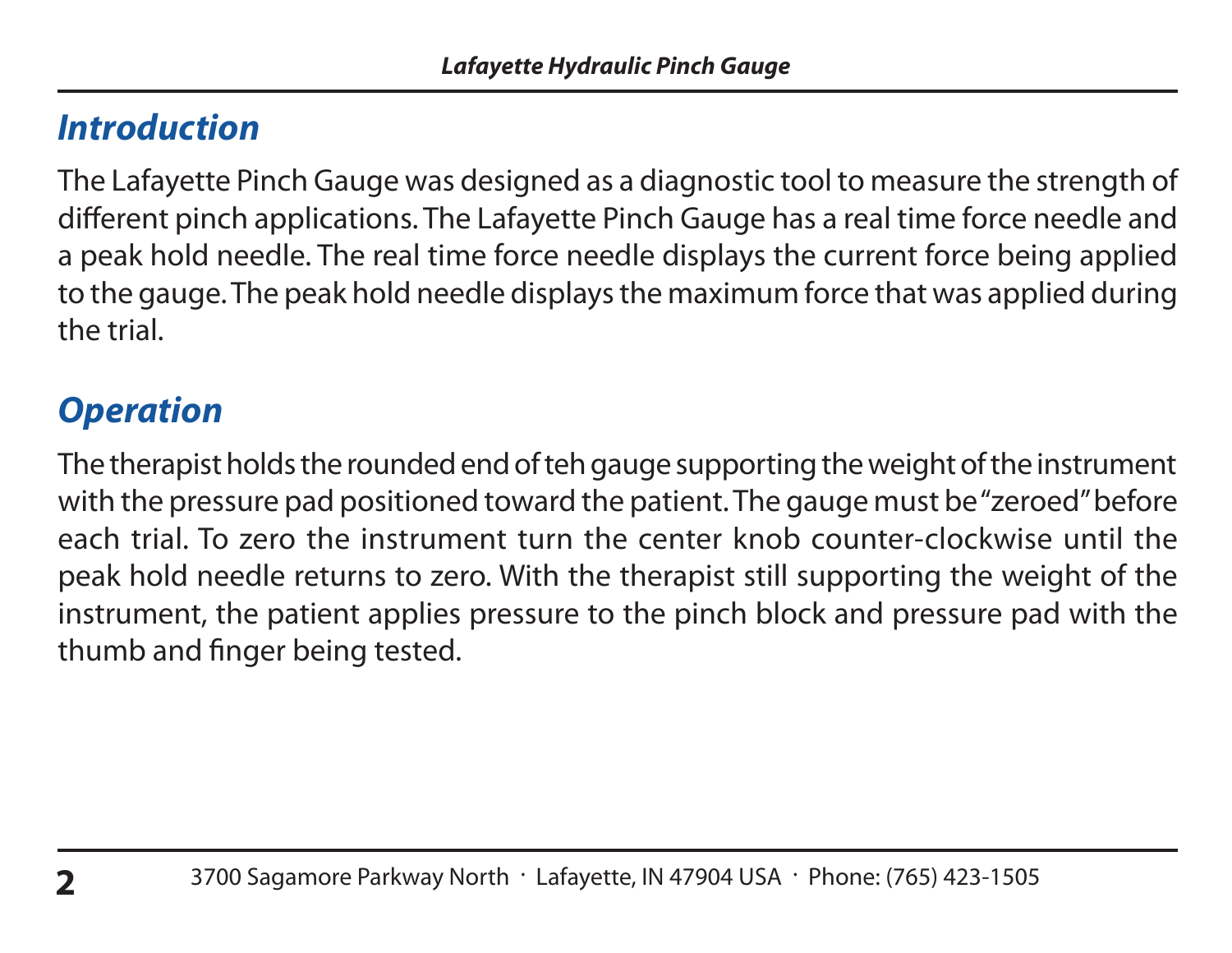## *Applications*

The patient should be seated with the test arm at the side of the elbow flexed at 90 degrees with the forearm and wrist in the neutral position.

The various pinch styles include

- 1. Tip Pinch: Test involving the tip of the thumb and the tip of each or any of the fingers making certain that the other fingers are not involved.
- 2. Key Pinch: Test involving the pad of the thumb and the PIP joint of the index finger.
- 3. Palmar Pinch: Test involving the pad of the thumb and the pads of the index and middle fingers.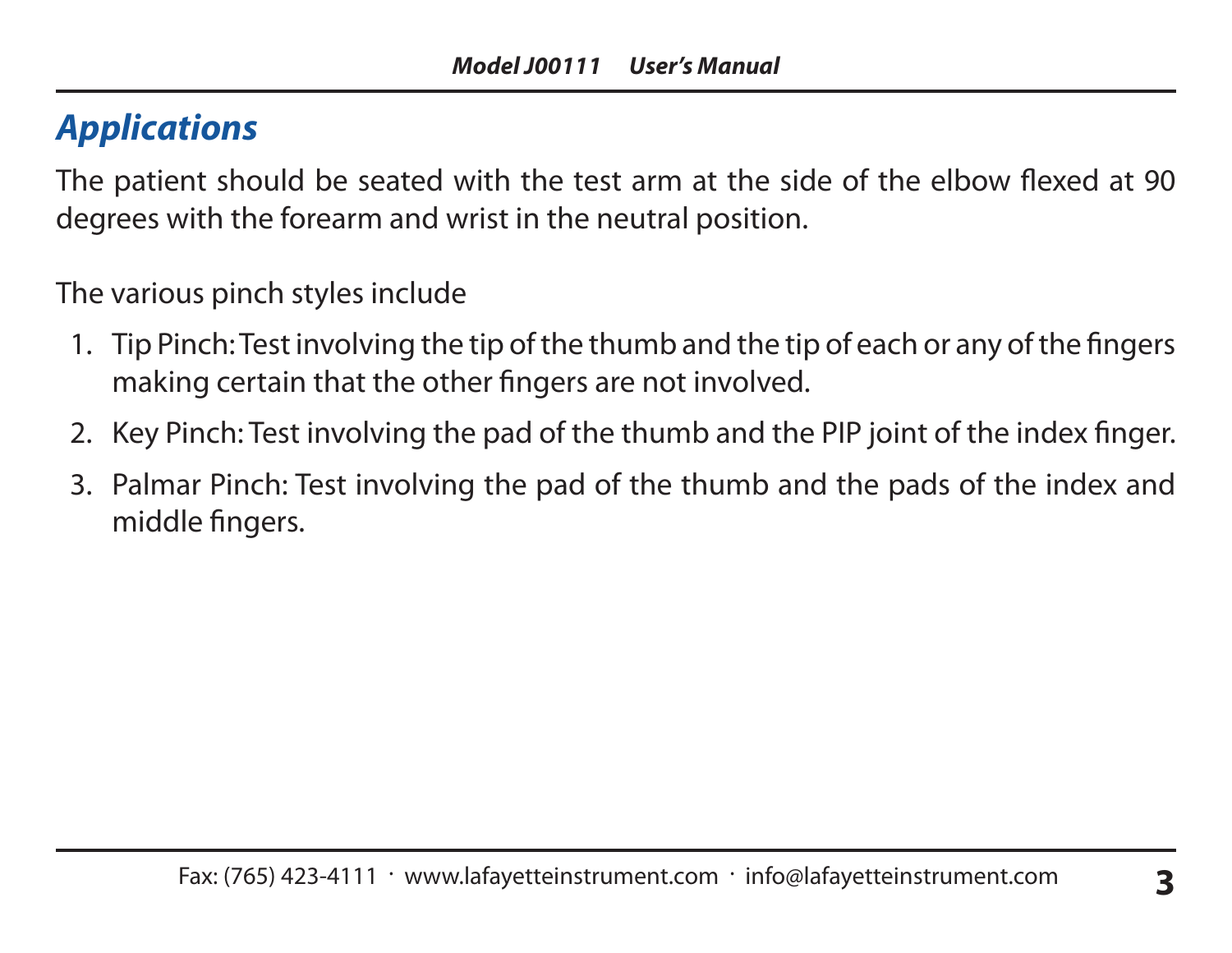## *Service Tips*

## **Peak-Hold Needle**

Check for excessive friction in the peakhold assembly by turning the peak-hold knob counter-clockwise. If the peak-hold needle deflects the gauge needle, return the gauge for service.

If the peak-hold needle is knocked off its support pin, it can easily be repositioned. Unscrew the crystal and turn it upside down. Locate the brass pin in the center of the crystal (the pin is part of the chrome knob on the outside of the crystal). Locate the slot on the brass pin and place the peak-hold needle into this slot.

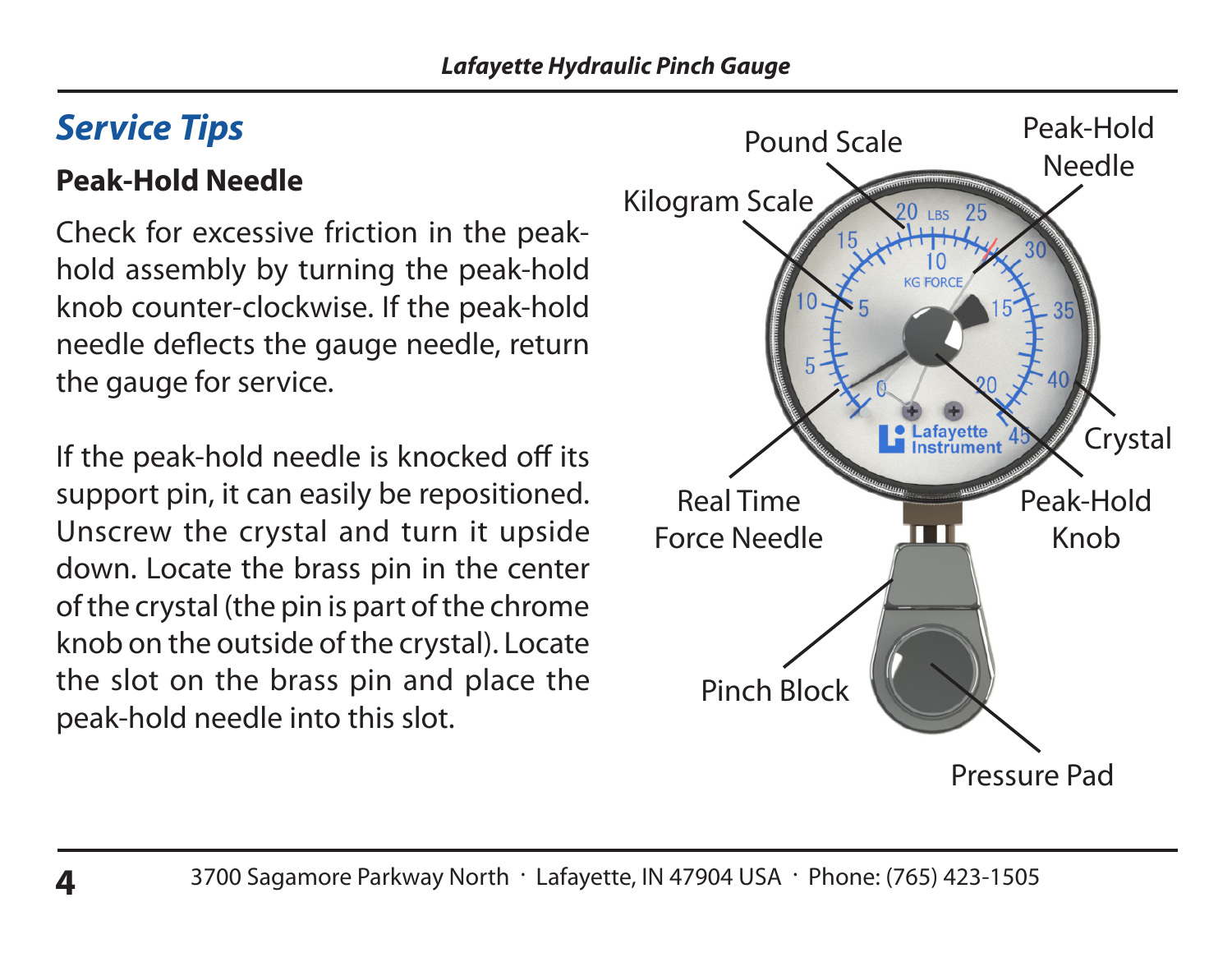**Note:** Due to temperature extremes during shipping, the gauge needle may not be resting on zero when you receive the instrument. If this is the case, the gauge needle can be easily repositioned by following these steps:

- 1. Unscrew the crystal and located the center screw that holds the gauge needle.
- 2. Carefully hold the needle between your thumb and first finger.
- 3. Using a screwdriver, turn the screw clockwise to move the needle lower or counterclockwise to move the needle higher.
- 4. Check the needle to make sure it is not bent before replacing the crystal.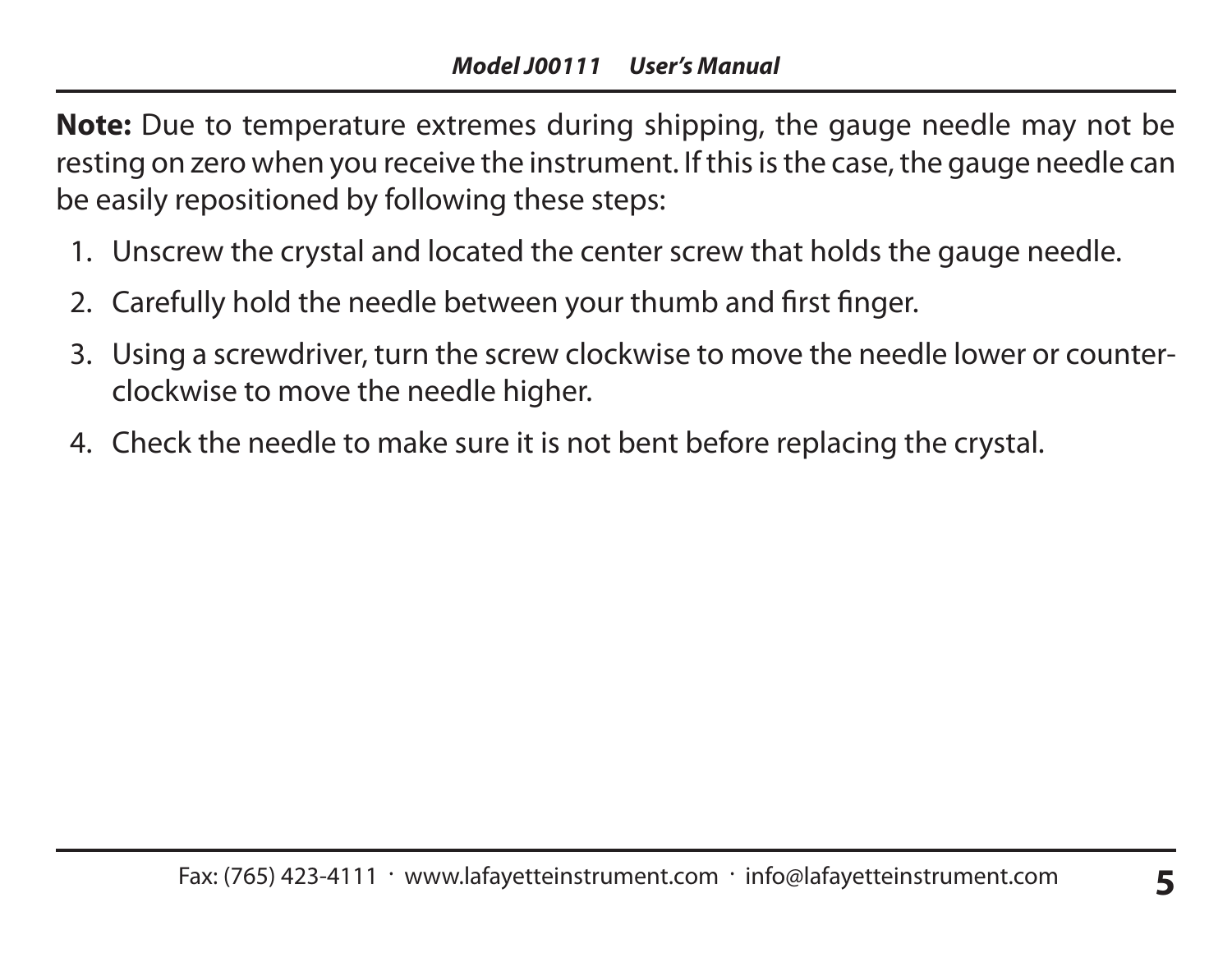### *Terms and Conditions*

#### **LIC Worldwide Headquarters**

Toll-Free: (800) 428-7545 (USA only) Phone: (765) 423-1505 Fax: (765) 423-4111 Email: sales@lafayetteinstrument.com export@lafayetteinstrument.com (Outside the USA)

#### **Mailing Address:**

Lafayette Instrument Company PO Box 5729 Lafayette, IN 47903, USA

#### **Lafayette Instrument Europe:**

Phone: +44 1509 817700 Fax: +44 1509 817701 Email: eusales@lafayetteinstrument.com

#### **Phone, Fax, Email or Mail-in Orders**

All orders need to be accompanied by a hard copy of your purchase order. All orders must include the following information:<br>Cuantity

- Quantity
- Part Number
- **Description**
- Your purchase order number or method of pre-payment
- Your tax status (include tax-exempt numbers)
- Shipping address for this order
- Billing address for the invoice we'll mail when this order is shipped
- Signature and typed name of person authorized to order these products
- Your telephone number
- Your email address
- Your FAX number

#### **Domestic Terms**

There is a \$50 minimum order. Open accounts can be extended to most recognized businesses. Net amount due 30 days from the date of shipment unless otherwise specified by us. Enclose payment with the order; charge with VISA, MasterCard, American Express, or pay COD. We must have a hard copy of your purchase order by mail, E-mail or fax. Students, individuals and private companies may call for a credit application.

#### **International Payment Information**

There is a \$50 minimum order. Payment must be made in advance by: draft drawn on a major US bank; wire transfers to our account; charge with VISA, MasterCard, American Express, or confirmed irrevocable letter of credit. Proforma invoices will be provided upon request.

#### **Exports**

If ordering instrumentation for use outside the USA, please specify the country of ultimate destination, as well as the power requirements (110V/60Hz or 220V/50Hz). Some model numbers for 220V/50Hz will have a "\*C" suffix.

#### **Quotations**

Quotations are supplied upon request. Written quotations will include the price of goods, cost of shipping and handling, if requested, and estimated delivery time frame. Quotations are good for 30 days, unless otherwise noted. Following that time, prices are subject to change and will be re-quoted at your request.

#### **Cancellations**

Orders for custom products, custom assemblies or instruments built to customer specifications will be subject to a cancellation penalty of 100%. Payment for up to 100% of the invoice value of custom products may be required in advance. Cancellation for a standard Lafayette Instrument manufactured product once the product has been shipped will normally be assessed a charge of 25% of the invoice value, plus shipping charges. Resell items, like custom products, will be subject to a cancellation penalty of 100%.

#### **Exchanges and Refunds**

Please see the cancellation penalty as described above. No item may be returned without prior authorization of Lafayette Instrument Company and a completed Return Form. A copy of the Return Form or your assigned Return # (you will receive this via email after submitting the form) **must be included with the returned goods**. The merchandise should be packed well and fully insured. Unopened merchandise may be returned prepaid within thirty (30) days after receipt of the item and in the original shipping carton. Collect shipments will not be accepted. Returned products must be in saleable condition, and credit is subject to inspection of the merchandise.

#### **Repairs**

**Instrumentation may not be returned without prior authorization by Lafayette Instrument Company and a completed Return Form. When you complete the Form, or call Lafayette Instrument, you will receive a Return #. Your Return # number will be good for 30 days. Address the shipment to:**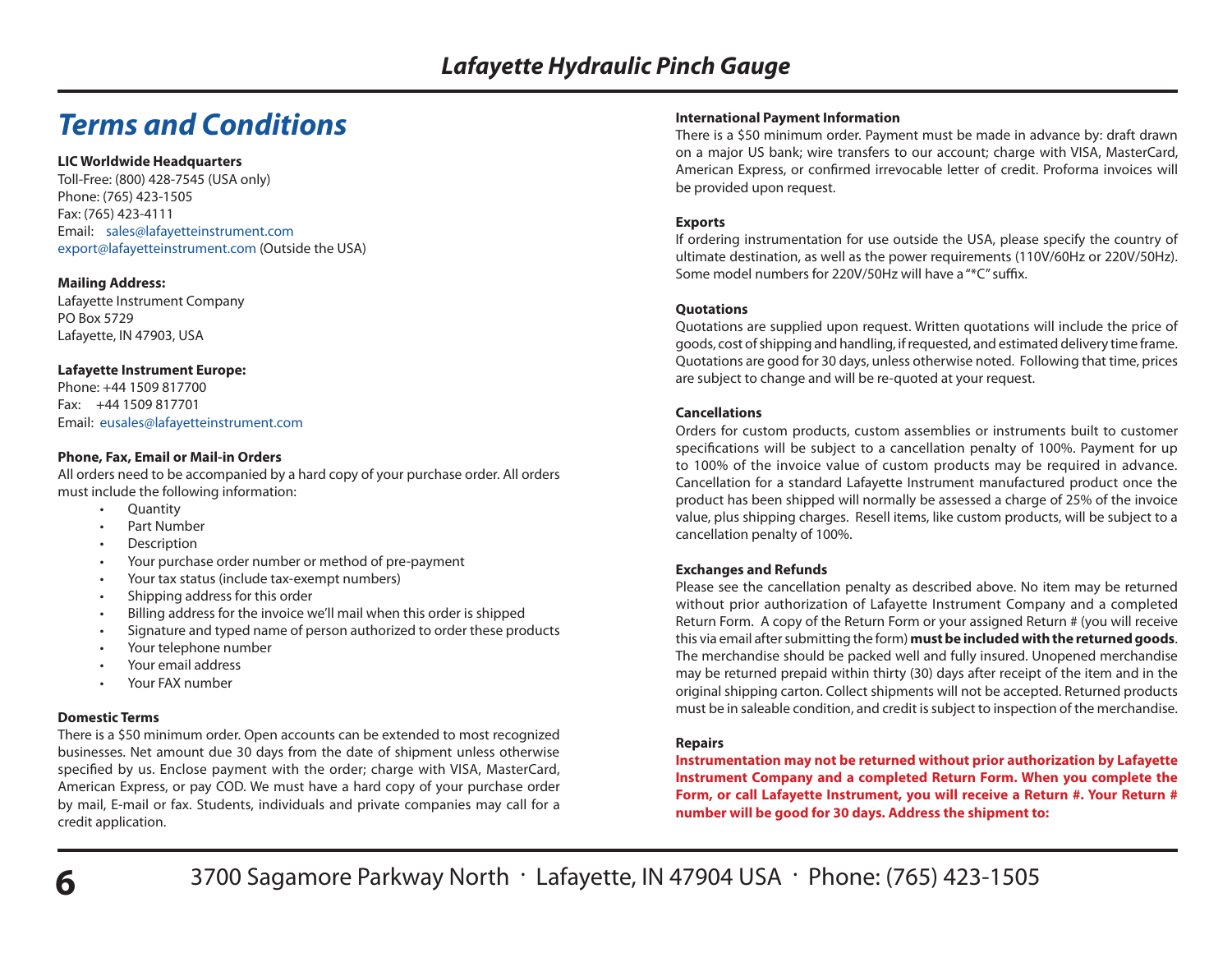Lafayette Instrument Company 3700 Sagamore Parkway North Lafayette, IN 47904, USA.

Shipments cannot be received at the LIC PO Box. Items should be packed well, insured for full value, and returned along with a copy of the Return Form or the Return #. An estimate of repair will be given prior to completion ONLY if requested in an enclosed cover letter. We must have a completed purchase order by mail or fax, or repair work cannot commence for non-warranty repairs.

#### **Damaged Goods**

Damaged instrumentation should not be returned to Lafayette Instrument prior to a thorough inspection. If a shipment arrives damaged, note damage on delivery bill and have the driver sign it to acknowledge the damage. Contact the delivery service, and they will file an insurance claim. If damage is not detected at the time of delivery, contact the carrier/shipper and request an inspection within 10 days of the original delivery. Please call the Lafayette Instrument Customer Service Department for repair or replacement of the damaged merchandise.

#### **Limited Warranty**

Lafayette Instrument Company warrants equipment manufactured by the company to be free of defects in material and workmanship for a period of one year from the date of shipment, except as provided hereinafter. The original manufacturer's warranty will be honored by Lafayette Instrument for items not manufactured by Lafayette Instrument Company, i.e. resell items. This assumes normal usage under commonly accepted operating parameters and excludes consumable products.

Warranty period for repairs or used instrumentation purchased from Lafayette Instrument is 90 days. Lafayette Instrument Company agrees either to repair or replace, at its sole option and free of part charges to the customer, instrumentation which, under proper and normal conditions of use, proves to be defective within the warranty period. Warranty for any parts of such repaired or replaced instrumentation shall be covered under the same limited warranty and shall have a warranty period of 90 days from the date of shipment or the remainder of the original warranty period whichever is greater. This warranty and remedy are given expressly and in lieu of all other warranties, expressed or implied, of merchantability or fitness for a particular purpose and constitutes the only warranty made by Lafayette Instrument Company.

Lafayette Instrument Company neither assumes nor authorizes any person to assume for it any other liability in connection with the sale, installation, service or use of its instrumentation. Lafayette Instrument Company shall have no liability whatsoever for

special, consequential, or punitive damages of any kind from any cause arising out of the sale, installation, service or use of its instrumentation.

All products manufactured by Lafayette Instrument Company are tested and inspected prior to shipment. Upon prompt notification by the Customer, Lafayette Instrument Company will correct any defect in warranted equipment of its manufacture either, at its option, by return of the item to the factory, or shipment of a repaired or replacement part. Lafayette Instrument Company will not be obliged, however, to replace or repair any piece of equipment, which has been abused, improperly installed, altered, damaged, or repaired by others. Defects in equipment do not include decomposition, wear, or damage by chemical action or corrosion, or damage incurred during shipment.

#### **Limited Obligations Covered by this Warranty**

- 1. In the case of instruments not of Lafayette Instrument Company manufacture, the original manufacturer's warranty applies.
- 2. Shipping charges under warranty are covered only in one direction. The customer is responsible for shipping charges to the factory if return of the part is required.
- 3. This warranty does not cover damage to components due to improper installation by the customer.
- 4. Consumable and or expendable items, including but not limited to electrodes, lights, batteries, fuses, O-rings, gaskets, and tubing, are excluded from warranty.
- 7. Failure by the customer to perform normal and reasonable maintenance on instruments will void warranty claims.
- 8. If the original invoice for the instrument is issued to a company that is not the company of the end user, and not an authorized Lafayette Instrument Company distributor, then all requests for warranty must be processed through the company that sold the product to the end user, and not directly to Lafayette Instrument Company.

#### **Export License**

The U.S. Department of Commerce requires an export license for any polygraph system shipment with an ULTIMATE destination other than: Australia, Japan, New Zealand or any NATO Member Countries. It is against U.S. law to ship a Polygraph system to any other country without an export license. If the ultimate destination is not one of the above listed countries, contact us for the required license application forms.